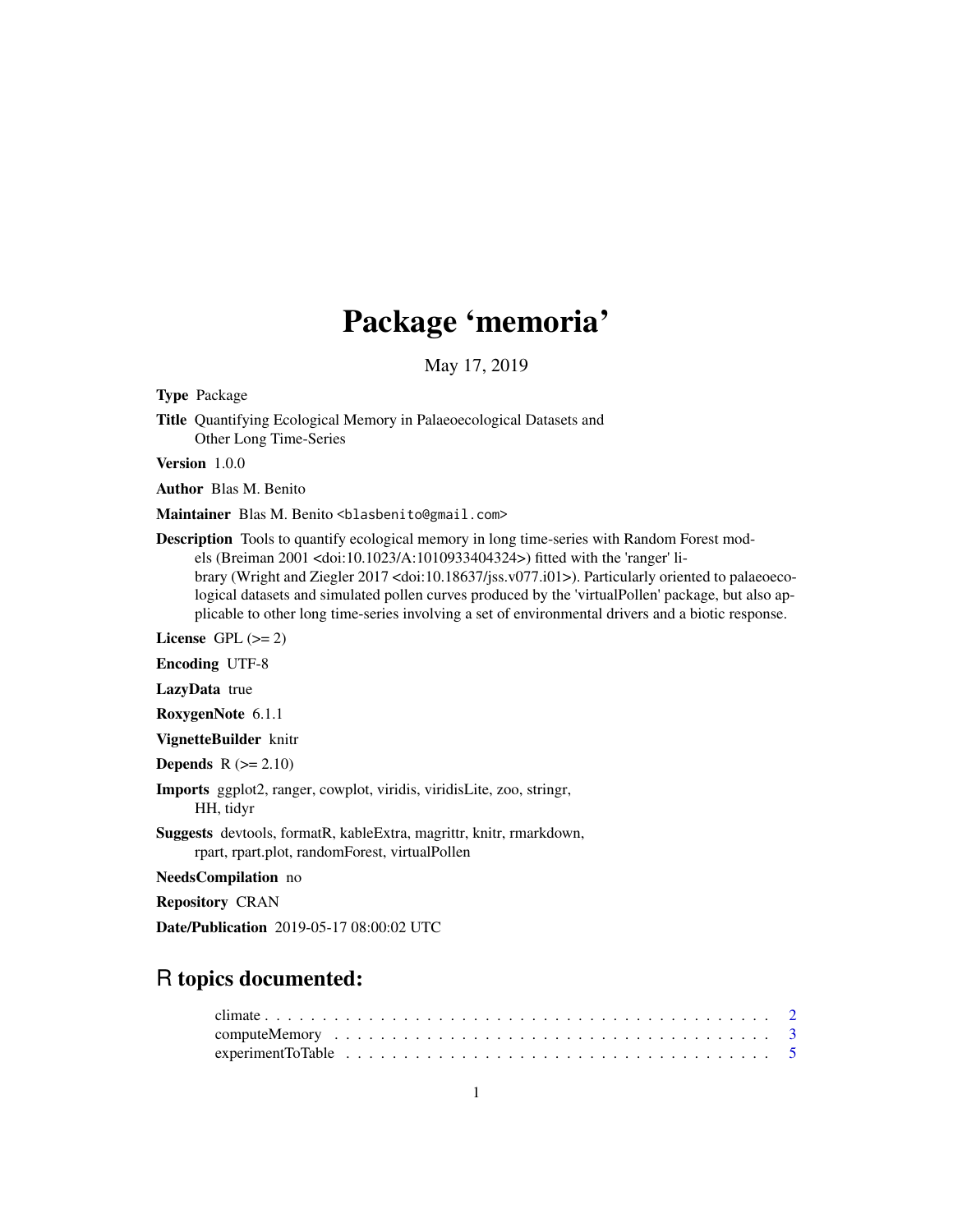#### <span id="page-1-0"></span>2 climate  $\sim$  climate  $\sim$  climate  $\sim$  climate  $\sim$  climate  $\sim$  climate  $\sim$  climate  $\sim$  climate  $\sim$  climate  $\sim$  climate  $\sim$  climate  $\sim$  climate  $\sim$  climate  $\sim$  climate  $\sim$  climate  $\sim$  climate  $\sim$  climate  $\sim$

#### **Index** [21](#page-20-0)

<span id="page-1-1"></span>climate *Dataframe with palaeoclimatic data.*

#### Description

A dataframe containing palaeoclimate data at 1 ky temporal resolution with the following columns:

#### Usage

data(climate)

#### Format

dataframe with 6 columns and 800 rows.

## Details

- *age* in kiloyears before present (ky BP).
- *temperatureAverage* average annual temperature in Celsius degrees.
- *rainfallAverage* average annual precipitation in milimetres per day (mm/day).
- *temperatureWarmestMonth* average temperature of the warmest month, in Celsius degrees.
- *temperatureColdestMonth* average temperature of the coldest month, in Celsius degrees.
- *oxigenIsotope* delta O18, global ratio of stable isotopes in the sea floor, see [http://lorraine-](http://lorraine-lisiecki.com/stack.html)lisiecki. [com/stack.html](http://lorraine-lisiecki.com/stack.html) for further details.

#### Author(s)

Blas M. Benito <br/> <br/>blasbenito@gmail.com>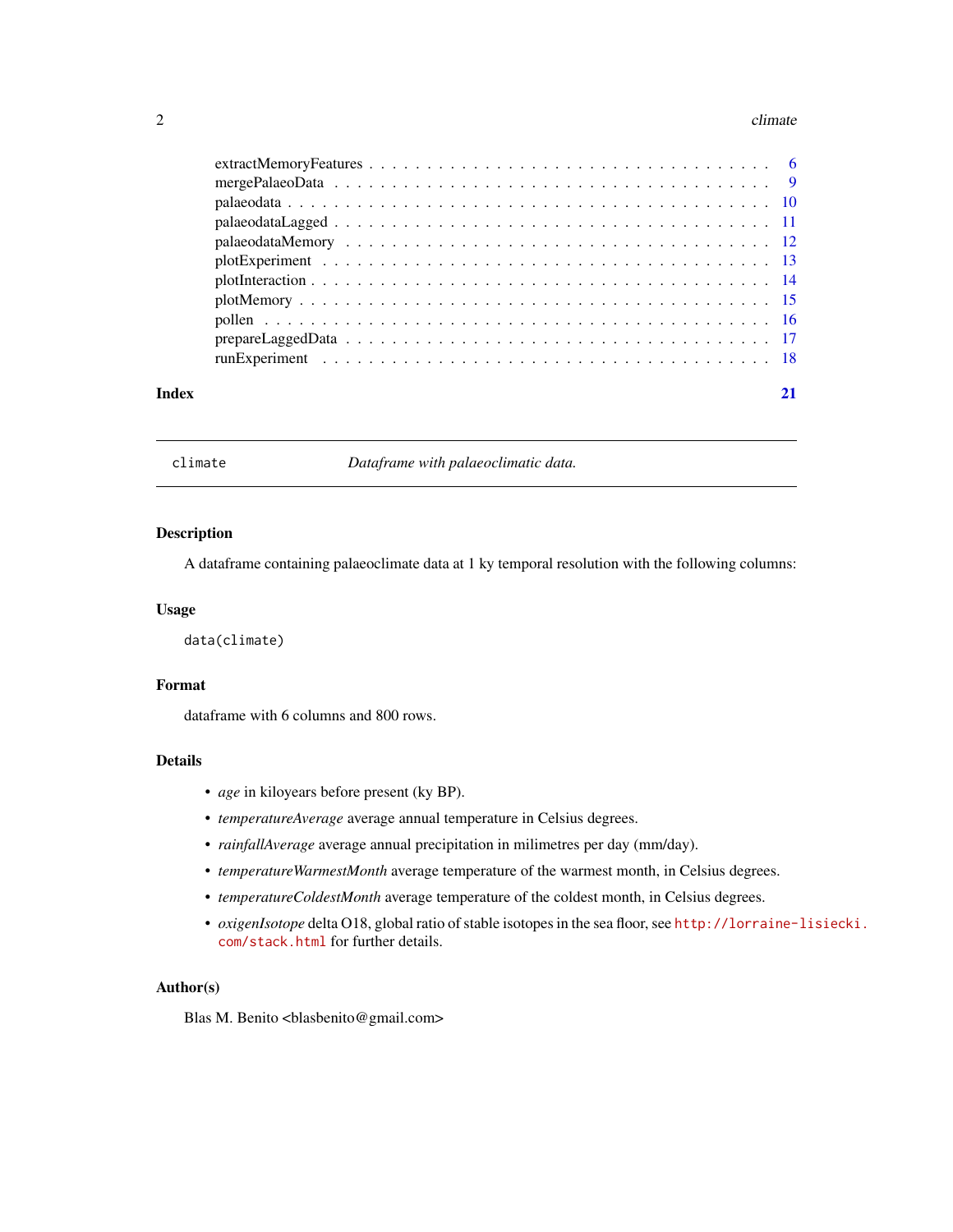<span id="page-2-1"></span><span id="page-2-0"></span>

#### Description

Takes the oputput of [prepareLaggedData](#page-16-1) to fit the following model with Random Forest:

 $p_t = p_{t-1} + \ldots + p_{t-n} + d_t + d_{t-1} + \ldots + d_{t-n} + r$ where:

- *d* is a driver (several drivers can be added).
- t is the time of any given value of the response *p*.
- $t 1$  is the lag number 1 (in time units).
- $p_{t-1} + ... + p_{t-n}$  represents the endogenous component of ecological memory.
- $d_{t-1} + \ldots + d_{t-n}$  represents the exogenous component of ecological memory.
- $\bullet$   $d_t$  represents the concurrent effect of the driver over the response.
- r represents a column of random values, used to test the significance of the variable importance scores returned by Random Forest.

#### Usage

```
computeMemory(
lagged.data = NULL,
drivers = NULL,
response = "Response",
add.random = TRUE,
random.mode = "autocorrelated",
repetitions = 10,
subset.response = "none",
min.node.size = 5,
num.trees = 2000,
mtry = 2\lambda
```
#### Arguments

| lagged.data | a lagged dataset resulting from prepareLaggedData. See palaeodataLagged<br>as example.                                                                                                                             |
|-------------|--------------------------------------------------------------------------------------------------------------------------------------------------------------------------------------------------------------------|
| drivers     | a character string or vector of character strings with variables to be used as<br>predictors in the model (i.e. c("Suitability", "Driver.A")). <b>Important:</b> drivers<br>names must not have the character " ". |
| response    | character string, name of the response variable (typically, "Response 0").                                                                                                                                         |
| add.random  | if TRUE, adds a random term to the model, useful to assess the significance of<br>the variable importance scores.                                                                                                  |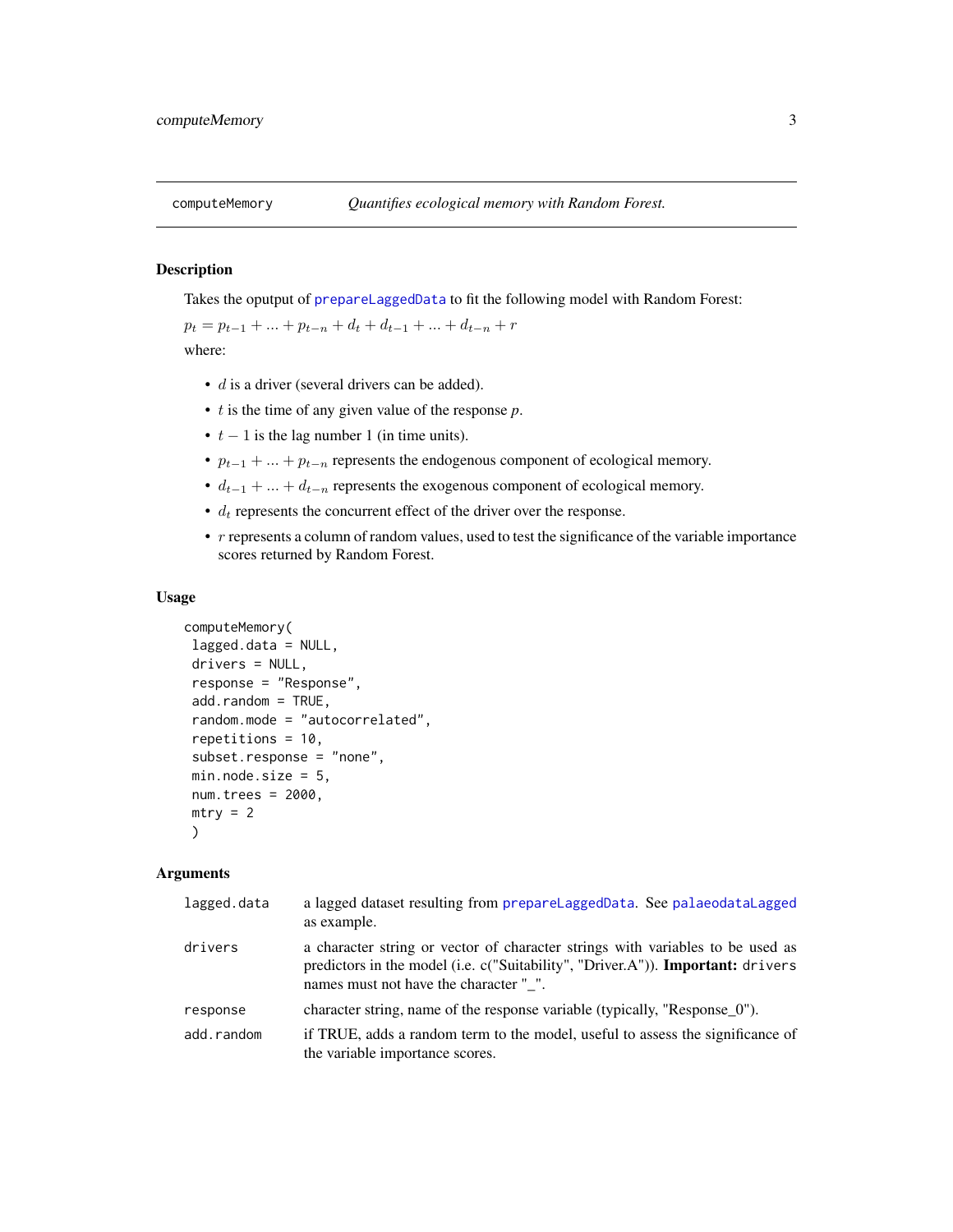<span id="page-3-0"></span>

| random.mode     | either "white.noise" or "autocorrelated". See details.                                                                                                                                                                                                         |
|-----------------|----------------------------------------------------------------------------------------------------------------------------------------------------------------------------------------------------------------------------------------------------------------|
| repetitions     | integer, number of random forest models to fit.                                                                                                                                                                                                                |
| subset.response |                                                                                                                                                                                                                                                                |
|                 | character string with values "up", "down" or "none", triggers the subsetting of<br>the input dataset. "up" only models memory on cases where the response's<br>trend is positive, "down" selectes cases with negative trends, and "none" selects<br>all cases. |
| min.node.size   | integer, argument of the ranger function. Minimal number of samples to be<br>allocated in a terminal node. Default is 5.                                                                                                                                       |
| num.trees       | integer, argument of the ranger function. Number of regression trees to be fitted<br>(size of the forest). Default is 2000.                                                                                                                                    |
| mtry            | integer, argument of the ranger function. Number of variables to possibly split<br>at in each node. Default is 2.                                                                                                                                              |

#### **Details**

This function uses the [ranger](#page-0-0) package to fit Random Forest models. Please, check the help of the [ranger](#page-0-0) function to better understand how Random Forest is parameterized in this library. This function fits the model explained above as many times as defined in the argument repetitions. To test the statistical significance of the variable importance scores returned by random forest, on each repetition the model is fitted with a different r (random) term. If random.mode equals "autocorrelated", the random term will have a temporal autocorrelation, and if it equals "white.noise", it will be a pseudo-random sequence of numbers generated with [rnorm](#page-0-0), with no temporal autocorrelation. The importance of the random sequence (as computed by random forest) is stored for each model run, and used as a benchmark to assess the importance of the other predictors used in the models. Importance values of other predictors that are above the median of the importance of the random term should be interpreted as non-random, and therefore, significant.

#### Value

A list with 4 slots:

- memory dataframe with five columns:
	- Variable character, names and lags of the different variables used to model ecological memory.
	- median numeric, median importance across repetitions of the given Variable according to Random Forest.
	- sd numeric, standard deviation of the importance values of the given Variable across repetitions.
	- min and max numeric, percentiles 0.05 and 0.95 of importance values of the given Variable across repetitions.
- R2 vector, values of pseudo R-squared value obtained for the Random Forest model fitted on each repetition. Pseudo R-squared is the Pearson correlation beteween the observed and predicted data.
- prediction dataframe, with the same columns as the dataframe in the slot memory, with the median and confidence intervals of the predictions of all random forest models fitted.
- multicollinearity multicollinearity analysis on the input data performed with [vif.](#page-0-0) A vif value higher than 5 indicates that the given variable is highly correlated with other variables.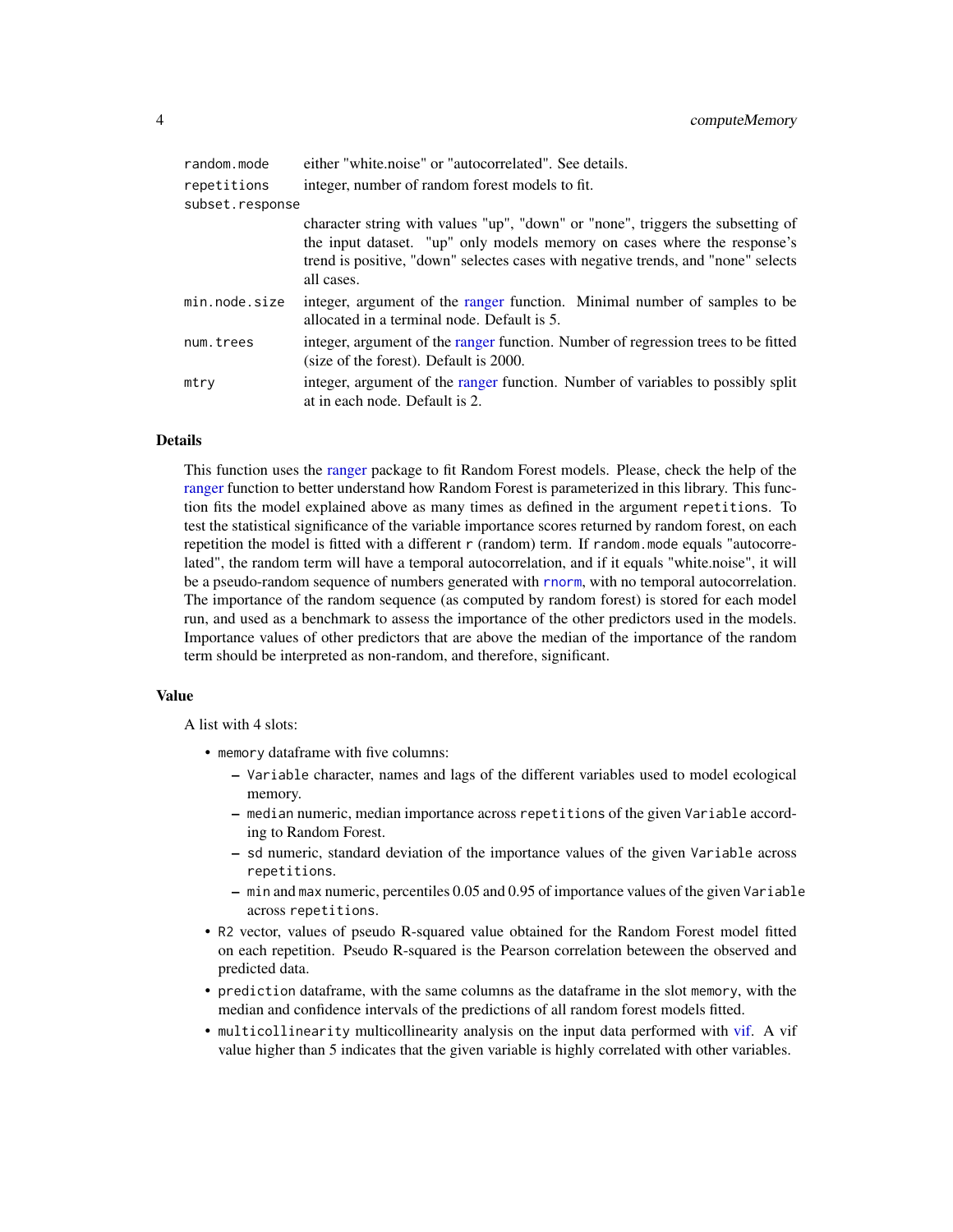#### <span id="page-4-0"></span>Author(s)

Blas M. Benito <br/> <br/>blasbenito@gmail.com>

#### See Also

[plotMemory](#page-14-1), [extractMemoryFeatures](#page-5-1)

##'

- Wright, M. N. & Ziegler, A. (2017). ranger: A fast implementation of random forests for high dimensional data in C++ and R. J Stat Softw 77:1-17. [https://doi.org/10.18637/jss.](https://doi.org/10.18637/jss.v077.i01) [v077.i01](https://doi.org/10.18637/jss.v077.i01).
- Breiman, L. (2001). Random forests. Mach Learn, 45:5-32. [https://doi.org/10.1023/A:](https://doi.org/10.1023/A:1010933404324) [1010933404324](https://doi.org/10.1023/A:1010933404324).
- Hastie, T., Tibshirani, R., Friedman, J. (2009). The Elements of Statistical Learning. Springer, New York. 2nd edition.

#### Examples

```
#loading data
data(palaeodataLagged)
memory.output <- computeMemory(
lagged.data = palaeodataLagged,
drivers = c("climate.temperatureAverage", "climate.rainfallAverage"),
response = "Response",
add.random = TRUE,
random.mode = "autocorrelated",
repetitions = 10,
subset.response = "none"
)
str(memory.output)
str(memory.output$memory)
#plotting output
plotMemory(memory.output = memory.output)
```
<span id="page-4-1"></span>experimentToTable *Turns the outcome of* [runExperiment](#page-17-1) *into a long table.*

#### Description

Takes the output of [runExperiment](#page-17-1), extracts the dataframes containing the ecological memory patterns generated by [computeMemory](#page-2-1), and binds them together into a single dataframe ready for further analyses or plotting.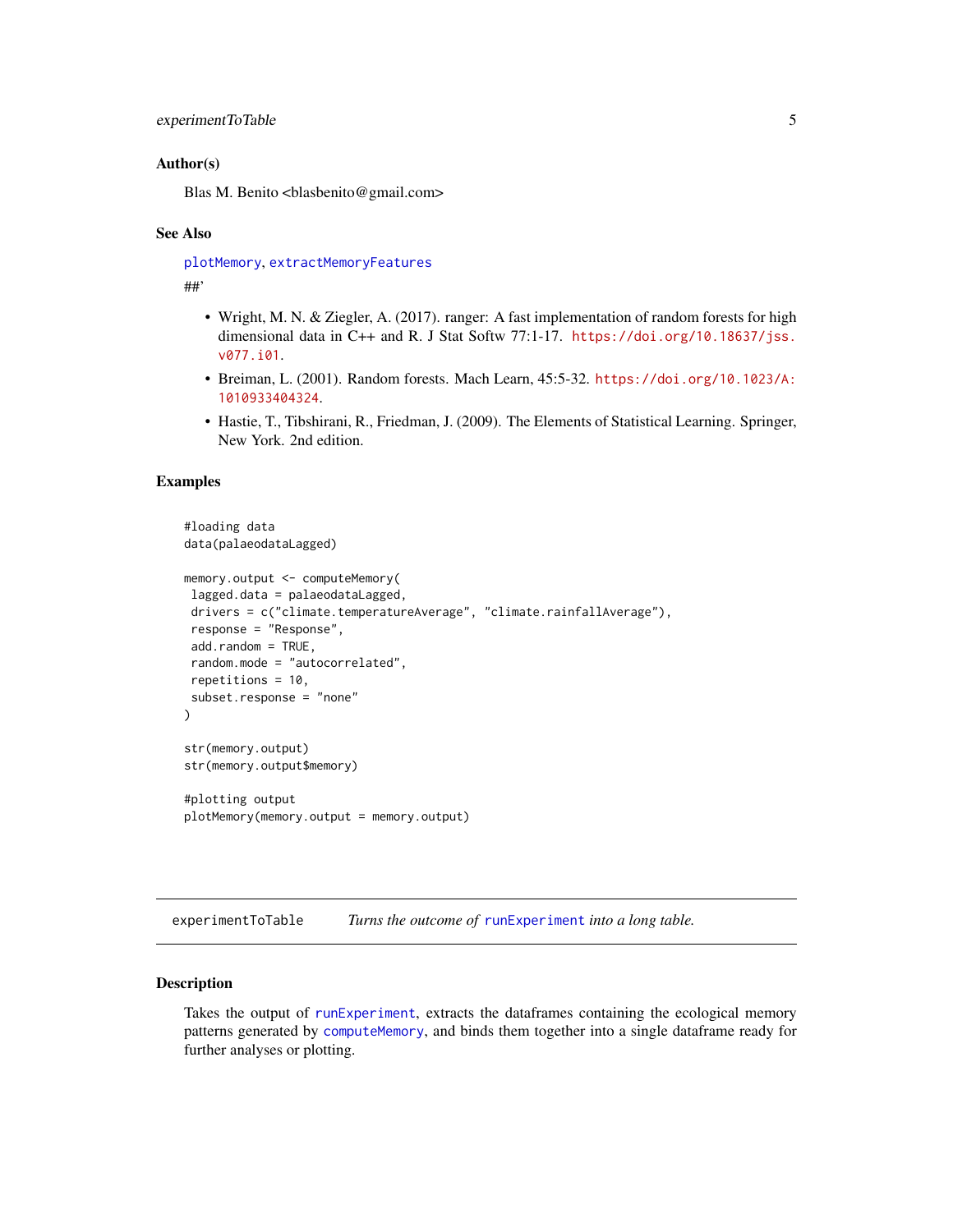#### Usage

```
experimentToTable(
experiment.output = NULL,
parameters.file = NULL,
sampling.names = NULL,
R2 = TRUE\lambda
```
#### Arguments

| experiment.output |                                                                                                                                                                                     |
|-------------------|-------------------------------------------------------------------------------------------------------------------------------------------------------------------------------------|
|                   | list, output of runExperiment.                                                                                                                                                      |
| parameters.file   |                                                                                                                                                                                     |
|                   | data frame of simulation parameters.                                                                                                                                                |
|                   | sampling, names vector of character strings with the names of the columns of simulations, file.                                                                                     |
| R <sub>2</sub>    | boolean. If TRUE, the average pseudo R-squared of the random forest models<br>used to analyze the ecological memory pattern of the virtual taxa are shown with<br>the taxon traits. |

## Details

This function is used internally by [plotExperiment](#page-12-1), but it is also available to users in case they want to do other kinds of analyses or plots with the data.

## Value

A dataframe.

#### Author(s)

Blas M. Benito <br/> <br/>blasbenito@gmail.com>

## See Also

[runExperiment](#page-17-1), [plotExperiment](#page-12-1)

<span id="page-5-1"></span>extractMemoryFeatures *Extracts ecological memory features on the output of* [computeMemory](#page-2-1)*.*

## Description

It computes the following features of the ecological memory patterns returned by [computeMemory](#page-2-1):

• memory strength maximum difference in relative importance between each component (endogenous, exogenous, and concurrent) and the median of the random component. This is computed for exogenous, endogenous, and concurrent effect.

<span id="page-5-0"></span>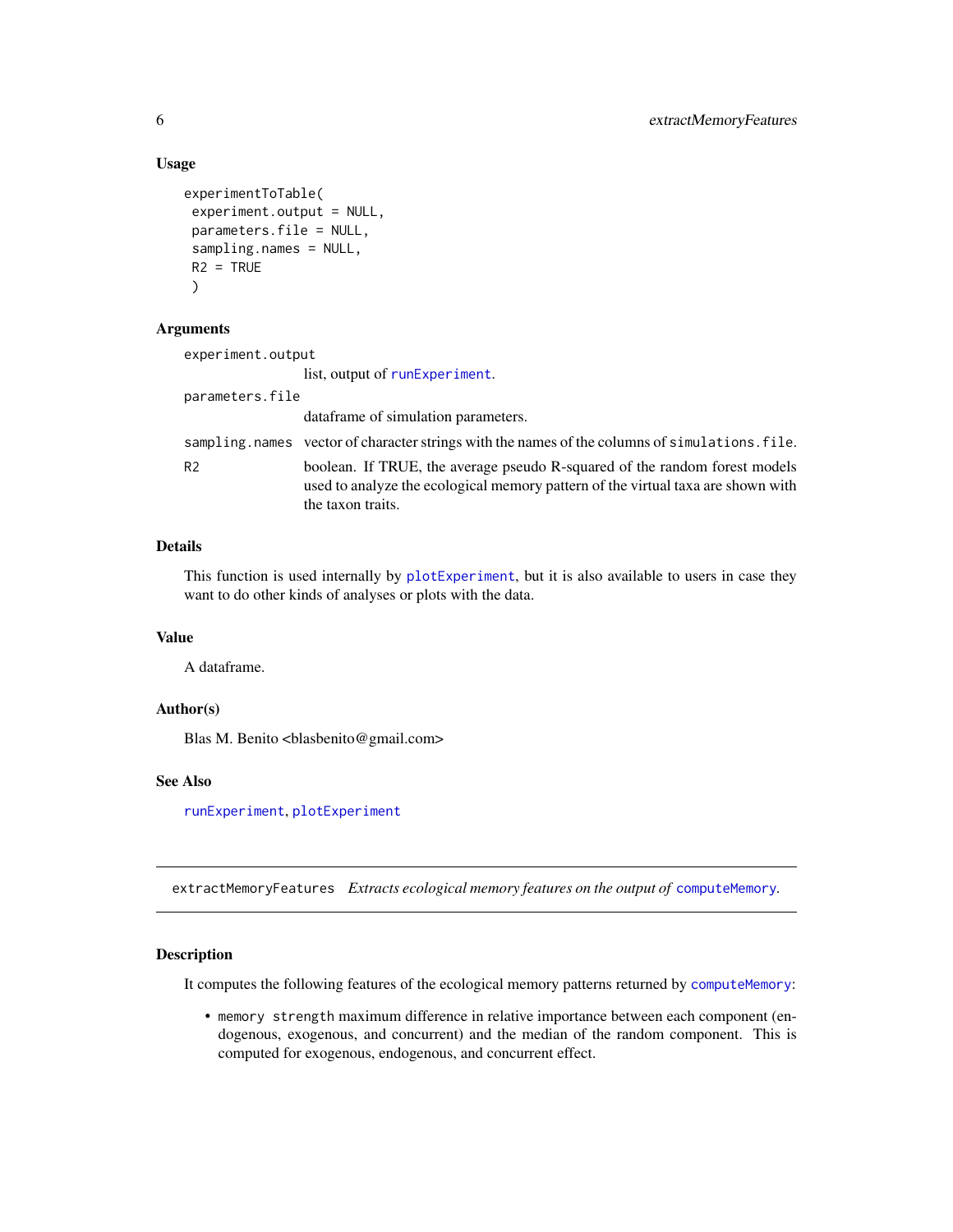- <span id="page-6-0"></span>• memory length proportion of lags over which the importance of a memory component is above the median of the random component. This is only computed for endogenous and exogenous memory.
- dominance proportion of the lags above the median of the random term over which a memory component has a higher importance than the other component. This is only computed for endogenous and exogenous memory.

#### Usage

```
extractMemoryFeatures(
memory.pattern = NULL,
exogenous.component = NULL,
endogenous.component = NULL,
sampling.subset = NULL,
scale.strength = TRUE
)
```
## Arguments

|                      | memory.pattern either a list resulting from computeMemory, or a dataframe with memory patterns<br>of several taxa generated by experimentToTable.                                                                                                                                |
|----------------------|----------------------------------------------------------------------------------------------------------------------------------------------------------------------------------------------------------------------------------------------------------------------------------|
| exogenous.component  |                                                                                                                                                                                                                                                                                  |
|                      | character string or vector of character strings, name of the variable or variables<br>defining the exogenous component.                                                                                                                                                          |
| endogenous.component |                                                                                                                                                                                                                                                                                  |
|                      | character string, string, name of the variable defining the endogenous compo-<br>nent. If the data was generated by prepareLaggedData, endogenous. component<br>would usually be "Response".                                                                                     |
| sampling.subset      |                                                                                                                                                                                                                                                                                  |
|                      | only relevant when analysis. output is the result of runExperiment. Charac-<br>ter string with the name of the column of the list with the simulation outcomes.                                                                                                                  |
|                      | scale.strength boolean. If TRUE, the strength of the ecological memory components, which<br>has the same units as the importance scores yielded by Random Forest (percent-<br>age of increment in mean squared error when a variable is permuted), is scaled<br>between 0 and 1. |

## Details

Warning: this function only works when only one exogenous component (driver) is used to define the model in [computeMemory](#page-2-1). If more than one driver is provided throught the argument exogenous.component, the maximum importance scores of all exogenous variables is considered. In other words, the importance of exogenous variables is not additive.

#### Value

A dataframe with 8 columns and 1 row if memory.pattern is the output of [computeMemory](#page-2-1) and 13 columns and as many rows as taxa are in the input if it is the output of [experimentToTable](#page-4-1). The columns are: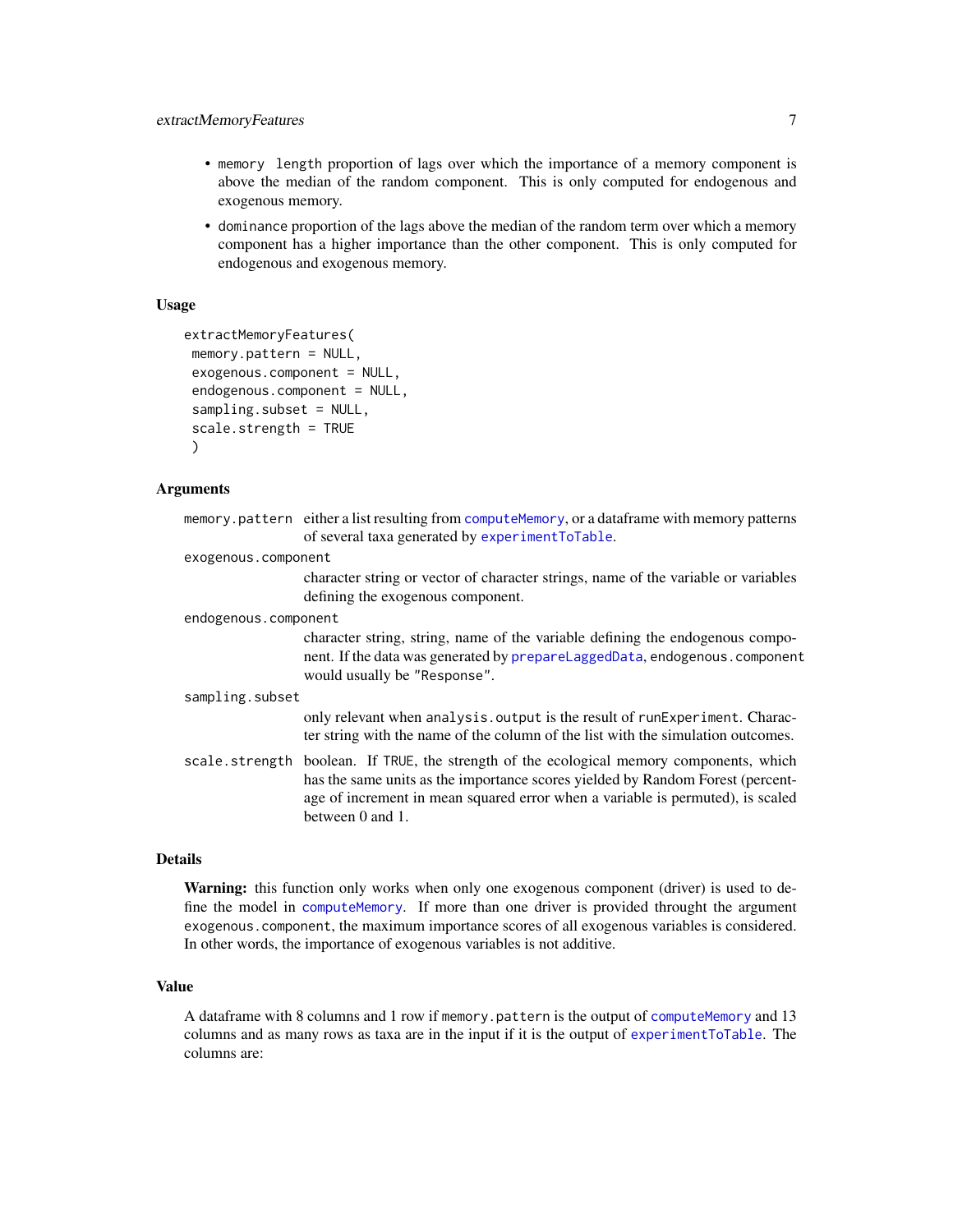- <span id="page-7-0"></span>• *label* character string to identify the taxon. It either inherits its values from [experimentToTable](#page-4-1), or sets the default ID as "1".
- *strength.endogenous* numeric in the range [0, 100], in importance units (percentage of increment in the mean squared error of the random forest model if the variable is permuted) difference between the maximum importance of the endogenous component at any lag and the median of the random component (see details in [computeMemory](#page-2-1))
- *strength.exogenous* numeric in the range [0, 100], same as above, but for the exogenous component.
- *strenght.concurrent* numeric in the range [0, 100], same as above, but for the concurrent component (driver at lag 0).
- *length.endogenous* numeric in the range [0, 100], proportion of lags over which the importance of the endogenous memory component is above the median of the random component.
- *length.exogenous* numeric in the range [0, 1], same as above but for the exogenous memory component.
- *dominance.endogenous* numeric in the range [0, 1], proportion of the lags above the median of the random term over which a the endogenous memory component has a higher importance than the exogenous component.
- *dominance.exogenous*, opposite as above.
- *maximum.age*, numeric. As every column after this one, only provided if memory.pattern is the output of [experimentToTable](#page-4-1). Trait of the given taxon.
- *fecundity* numeric, trait of the given taxon.
- *niche.A.mean* numeric, trait of the given taxon.
- *niche.A.sd* numeric, trait of the given taxon.
- *sampling* numeric, trait of the given taxon.

#### Author(s)

Blas M. Benito <br/> <br/>blasbenito@gmail.com>

#### See Also

[computeMemory](#page-2-1)

## Examples

```
#loading example data
data(palaeodataMemory)
```

```
#computing ecological memory features
memory.features <- extractMemoryFeatures(
 memory.pattern = palaeodataMemory,
 exogenous.component = c(
 "climate.temperatureAverage",
 "climate.rainfallAverage"
 ),
```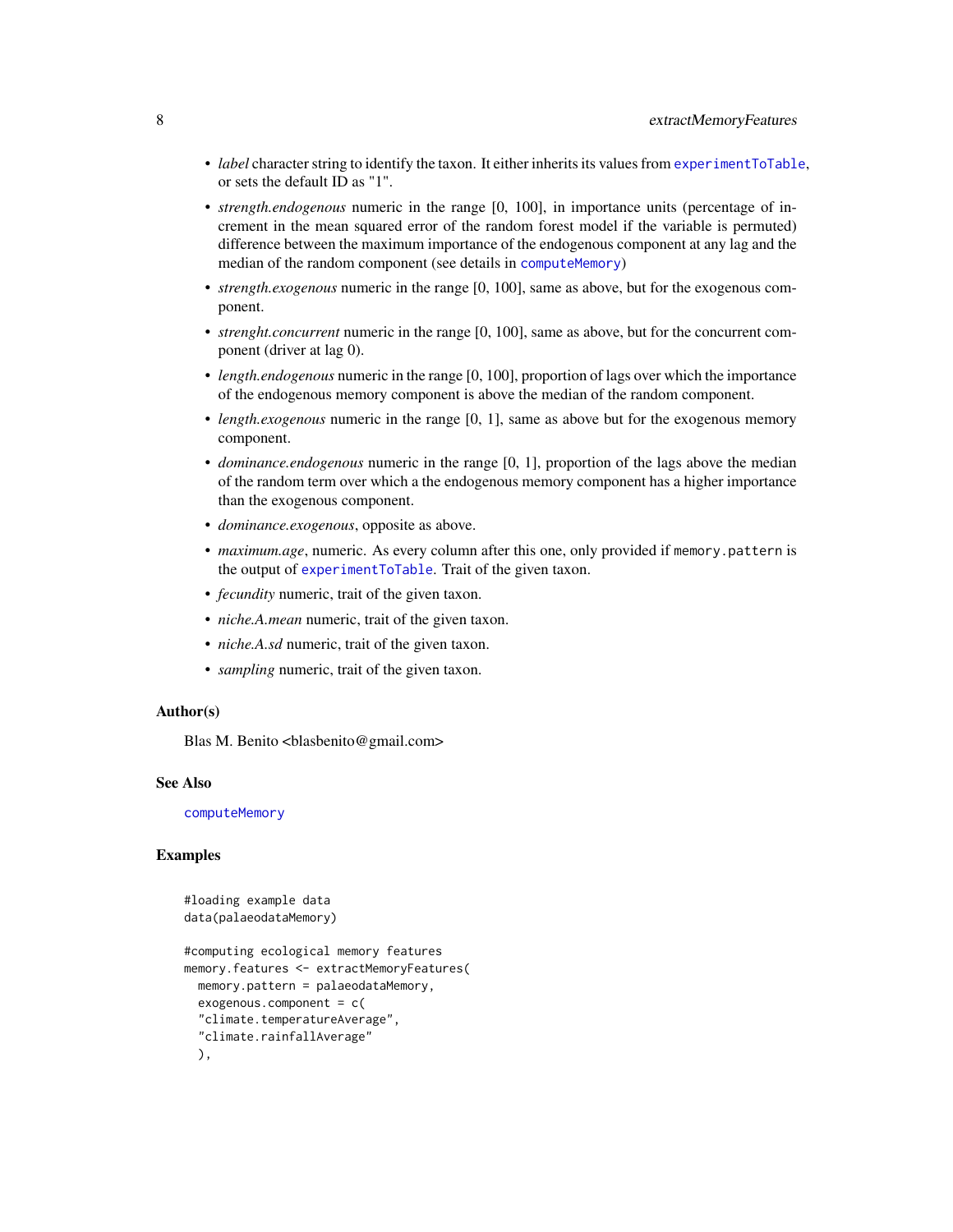## <span id="page-8-0"></span>mergePalaeoData 9

```
endogenous.component = "Response",
sampling.subset = NULL,
scale.strength = TRUE
)
```
<span id="page-8-1"></span>mergePalaeoData *Merges palaeoecological datasets with different time resolution.*

#### Description

It merges palaeoecological datasets with different time intervals between consecutive samples into a single dataset with samples separated by regular time intervals defined by the user

#### Usage

```
mergePalaeoData(
datasets.list = NULL,
time.column = NULL,
interpolation.interval = NULL
)
```
## Arguments

| datasets.list          | list of dataframes, as in datasets. list = list(climate = climate. dataframe, pollen = pollen.         |
|------------------------|--------------------------------------------------------------------------------------------------------|
|                        | The provided dataframes must have an age/time column with the same column                              |
|                        | name and the same units of time. Non-numeric columns in these data frames are                          |
|                        | ignored.                                                                                               |
| time.column            | character string, name of the time/age column of the datasets provided in datasets. list.              |
| interpolation.interval |                                                                                                        |
|                        | temporal resolution of the output data, in the same units as the age/time columns<br>of the input data |

#### Details

This function fits a [loess](#page-0-0) model of the form  $y \sim x$ , where y is any column given by columns. to. interpolate and x is the column given by the time.column argument. The model is used to interpolate column y on a regular time series of intervals equal to interpolation.interval. All columns in every provided dataset go through this process to generate the final data with samples separated by regular time intervals. Non-numeric columns are ignored, and absent from the output dataframe.

#### Value

A dataframe with every column of the initial dataset interpolated to a regular time grid of resolution defined by interpolation.interval. Column names follow the form datasetName.columnName, so the origin of columns can be tracked.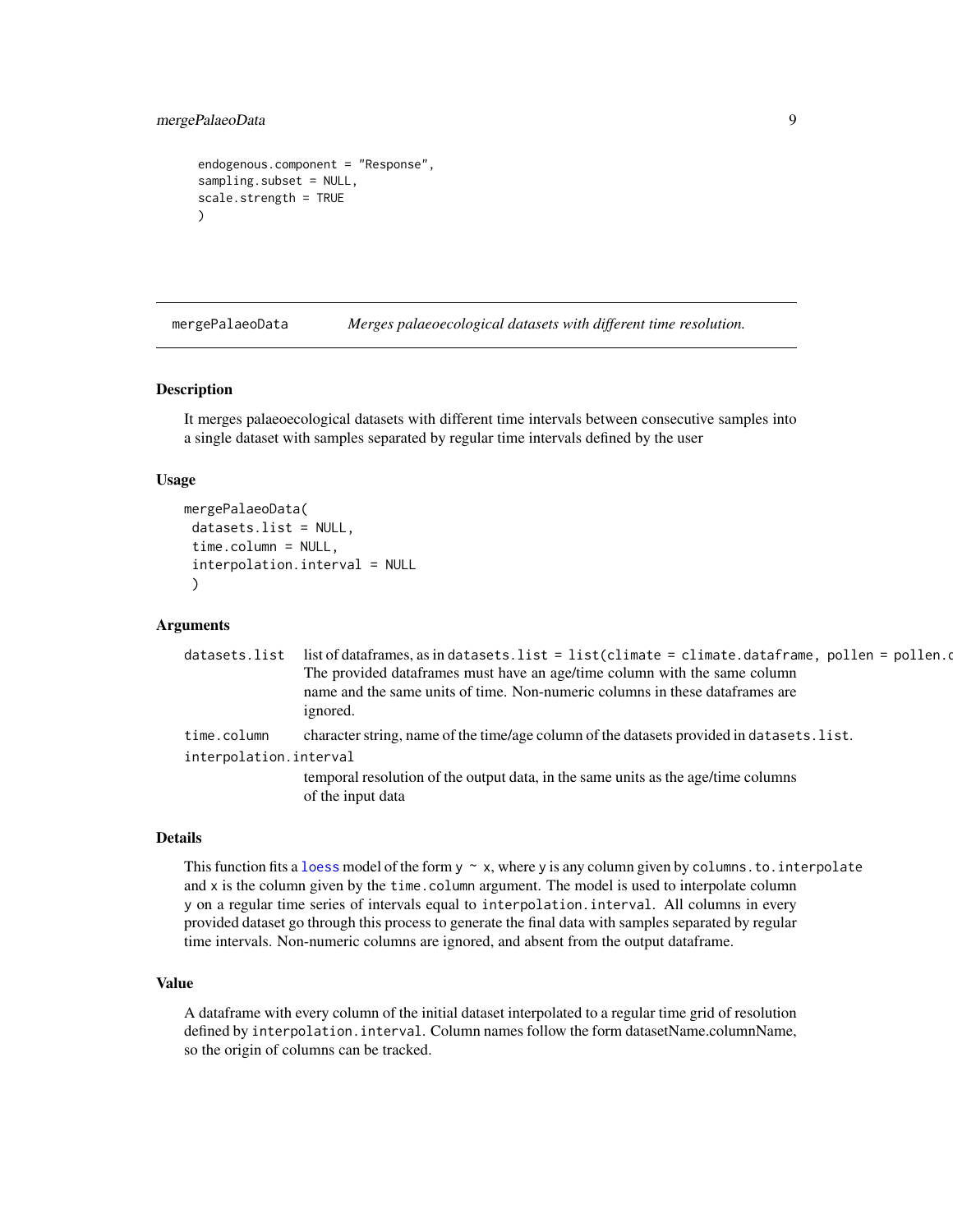<span id="page-9-0"></span>10 palaeodata

#### Author(s)

Blas M. Benito <br/> <br/>blasbenito@gmail.com>

#### Examples

```
#loading data
data(pollen)
data(climate)
x <- mergePalaeoData(
 datasets.list = list(
  pollen=pollen,
  climate=climate
 ),
 time.column = "age",
 interpolation.interval = 0.2
 )
```
<span id="page-9-1"></span>

palaeodata *Dataframe with pollen and climate data.*

#### Description

A dataframe with a regular time grid of 0.2 ky resolution resulting from applying [mergePalaeoData](#page-8-1) to the datasets [climate](#page-1-1) and [pollen](#page-15-1):

## Usage

data(palaeodata)

## Format

dataframe with 10 columns and 7986 rows.

#### Details

- *age* in ky before present (ky BP).
- *pinus* pollen counts of Pinus.
- *quercus* pollen counts of Quercus.
- *poaceae* pollen counts of Poaceae.
- *artemisia* pollen counts of Artemisia.
- *temperatureAverage* average annual temperature in Celsius degrees.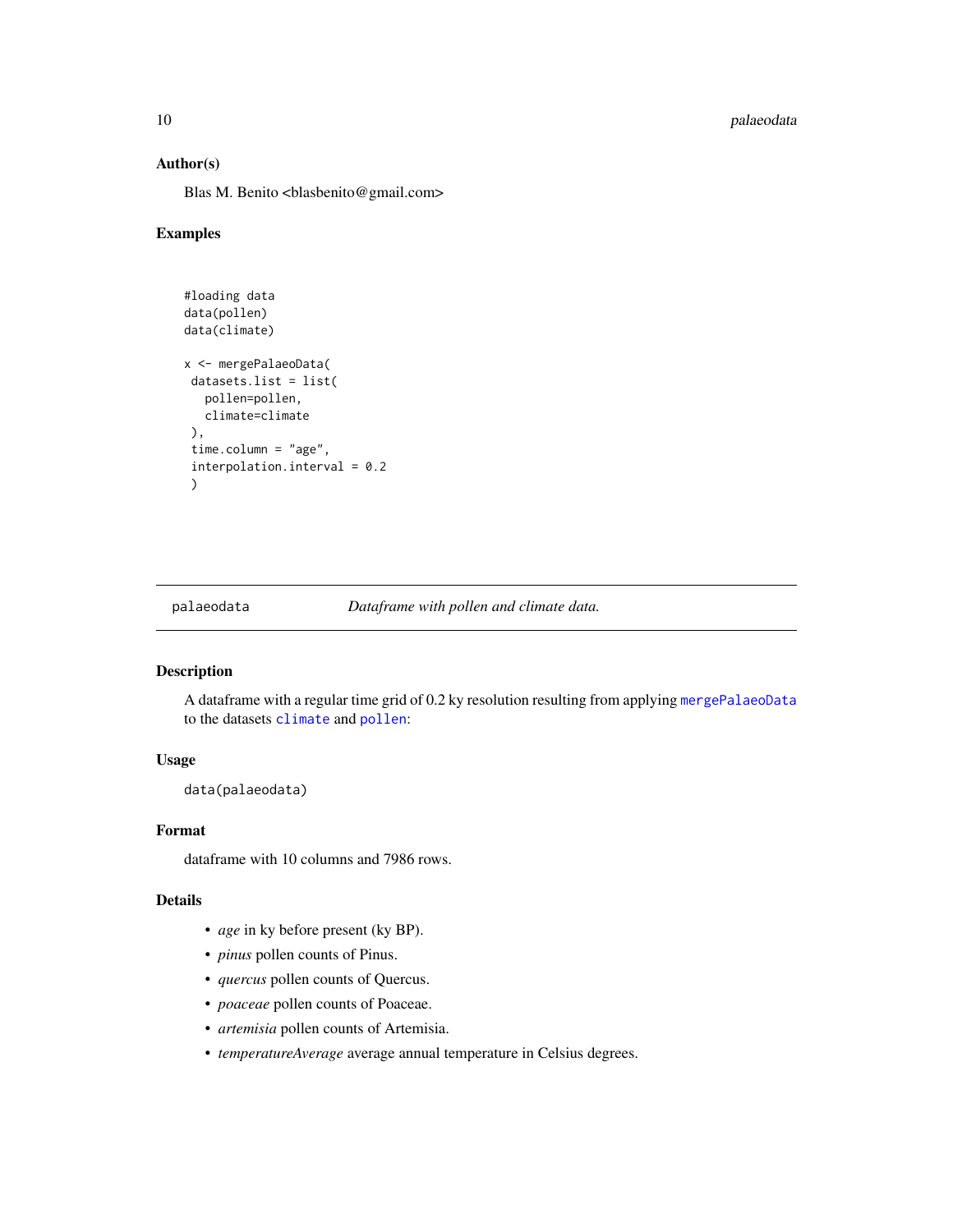#### <span id="page-10-0"></span>palaeodataLagged 11

- *rainfallAverage* average annual precipitation in milimetres per day (mm/day).
- *temperatureWarmestMonth* average temperature of the warmest month, in Celsius degrees.
- *temperatureColdestMonth* average temperature of the coldest month, in Celsius degrees.
- *oxigenIsotope* delta O18, global ratio of stable isotopes in the sea floor, see [http://lorraine-](http://lorraine-lisiecki.com/stack.html)lisiecki. [com/stack.html](http://lorraine-lisiecki.com/stack.html) for further details.

#### Author(s)

Blas M. Benito <br/> <br/>blasbenito@gmail.com>

<span id="page-10-1"></span>palaeodataLagged *Lagged data generated by* [prepareLaggedData](#page-16-1)*.*

#### **Description**

A dataframe resulting from the application of [prepareLaggedData](#page-16-1) to the dataset [palaeodata](#page-9-1). The dataframe columns are:

#### Usage

data(palaeodataLagged)

#### Format

dataframe with 13 columns and 3988 rows.

#### Details

- *Response\_0* numeric, values of the response variable selected by the user in the argument response of the function [prepareLaggedData](#page-16-1). This column is used as response variable by the function [computeMemory](#page-2-1). In this case, Response represent pollen counts of Pinus.
- *Response\_0.2-1* numeric, time delayed values of the response for different lags (in ky). Considered together these columns represent the endogenous ecological memory.
- *climate.temperatureAverage\_0* numeric, values of the variable temperatureAverage for the lag 0 (no lag). This column represents the concurrent effect of the temperature over the response. #'
- *climate.rainfallAverage\_0* numeric, values of the variable rainfallAverage for the lag 0 (no lag). This column represents the concurrent effect of rainfall over the response.
- *climate.temperatureAverage\_0.2-1* numeric, time delayed values of temperatureAverage for lags  $0.2$  to  $1$  (in ky). #'
- *climate.rainfallAverage\_0.2-1* numeric, time delayed values of rainfallAverage for lags 0.2 to 1 (in ky).

#### Author(s)

Blas M. Benito <br/> <br/>blasbenito@gmail.com>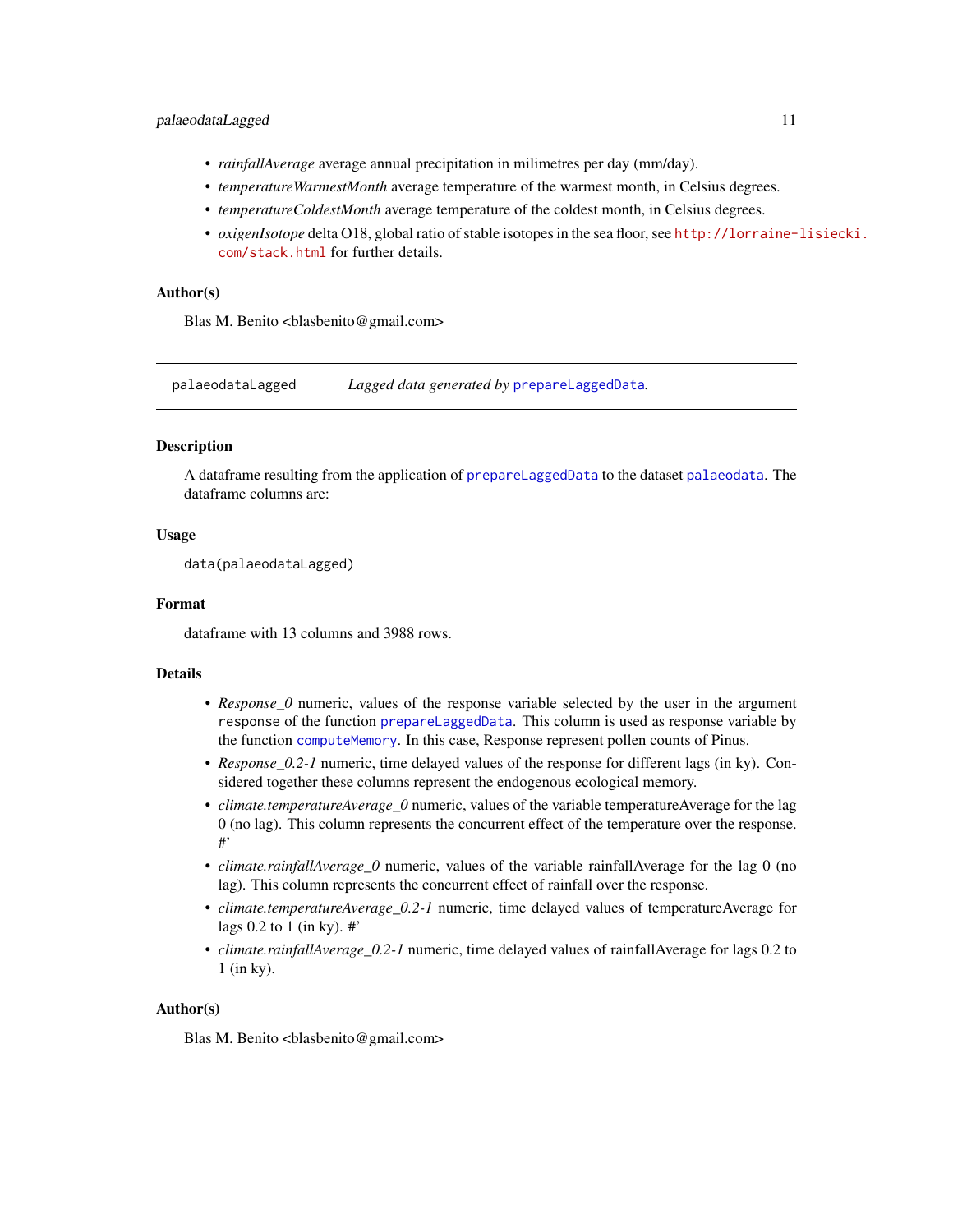<span id="page-11-0"></span>palaeodataMemory *Output of* [computeMemory](#page-2-1)

#### Description

List containing the output of [computeMemory](#page-2-1) applied to [palaeodataLagged](#page-10-1). Its slots are:

## Usage

data(palaeodataMemory)

#### Format

List with four slots.

#### Details

- memory dataframe with five columns:
	- Variable character, names and lags of the different variables used to model ecological memory.
	- median numeric, median importance across repetitions of the given Variable according to Random Forest.
	- sd numeric, standard deviation of the importance values of the given Variable across repetitions.
	- min and max numeric, percentiles 0.05 and 0.95 of importance values of the given Variable across repetitions.
- R2 vector, values of pseudo R-squared value obtained for the Random Forest model fitted on each repetition. Pseudo R-squared is the Pearson correlation beteween the observed and predicted data.
- prediction dataframe, with the same columns as the dataframe in the slot memory, with the median and confidence intervals of the predictions of all random forest models fitted.
- multicollinearity multicollinearity analysis on the input data performed with [vif.](#page-0-0) A vif value higher than 5 indicates that the given variable is highly correlated with other variables.

#### Author(s)

Blas M. Benito <br/> <br/>blasbenito@gmail.com>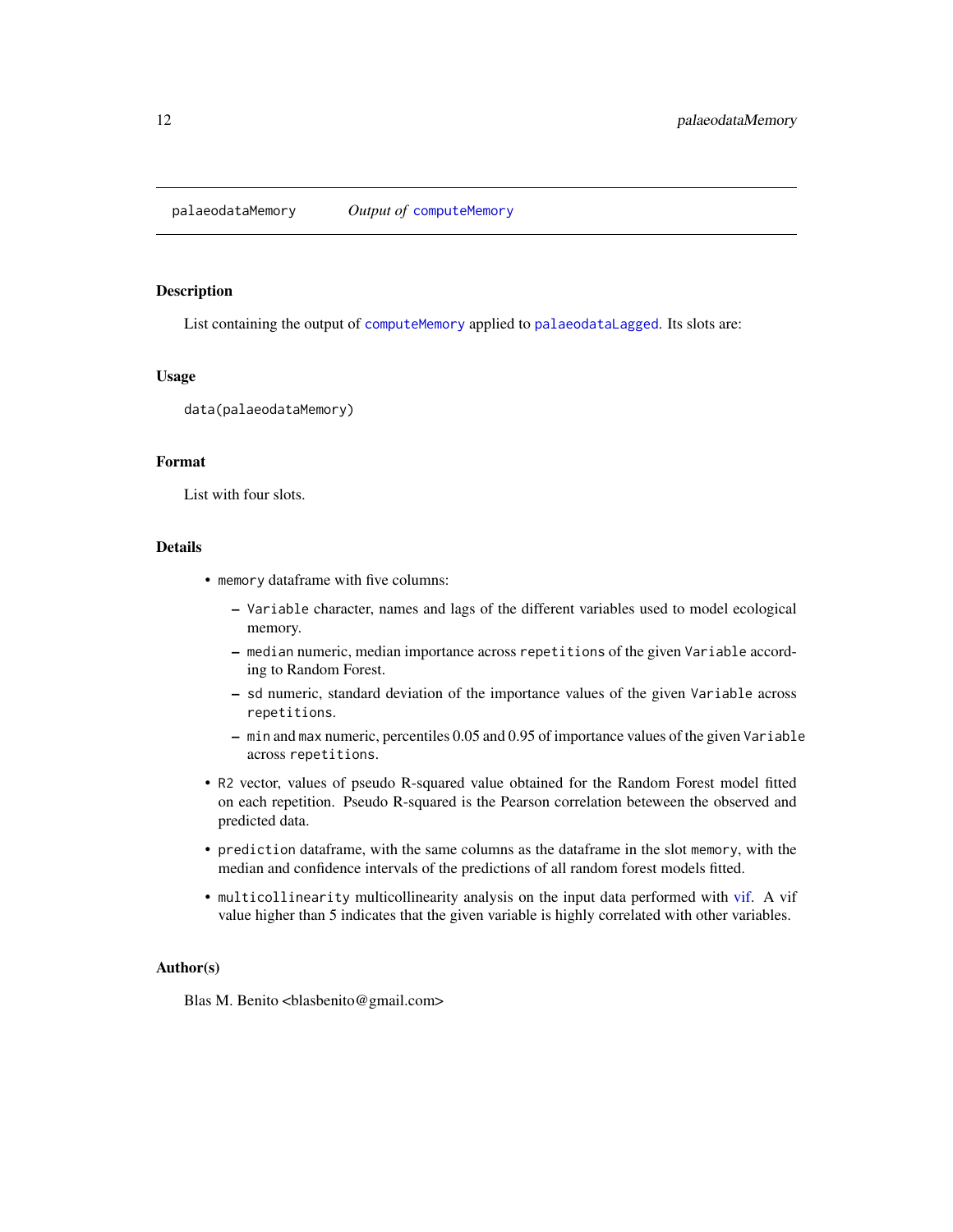<span id="page-12-1"></span><span id="page-12-0"></span>

#### Description

It takes the output of [runExperiment](#page-17-1), and generates plots of ecological memory patterns for a large number of simulated pollen curves.

#### Usage

```
plotExperiment(
experiment.output = NULL,
parameters.file = NULL,
experiment.title = NULL,
sampling.names = NULL,
legend.position = "bottom",
R2 = NULL,filename = NULL,
strip.text.size = 12,
axis.x.text.size = 8,
axis.y.text.size = 12,
axis.x.title.size = 14,
axis.y.title.size = 14,
title.size = 18,
caption = ""
)
```
#### **Arguments**

experiment.output list, output of [runExperiment](#page-17-1). parameters.file dataframe of simulation parameters. experiment.title character string, title of the plot. sampling.names vector of character strings with the names of the columns used in the argument simulations.file of [runExperiment](#page-17-1). If NULL, no pdf plot is produced. legend.position legend position in ggplot object. One of "bottom", "right", "none". R2 boolean. If TRUE, pseudo R-squared values are printed along with the traits of the virtual taxa. filename character string, path and name (without extension) of the output pdf file. strip.text.size size of the facet's labels. axis.x.text.size size of the labels in x axis.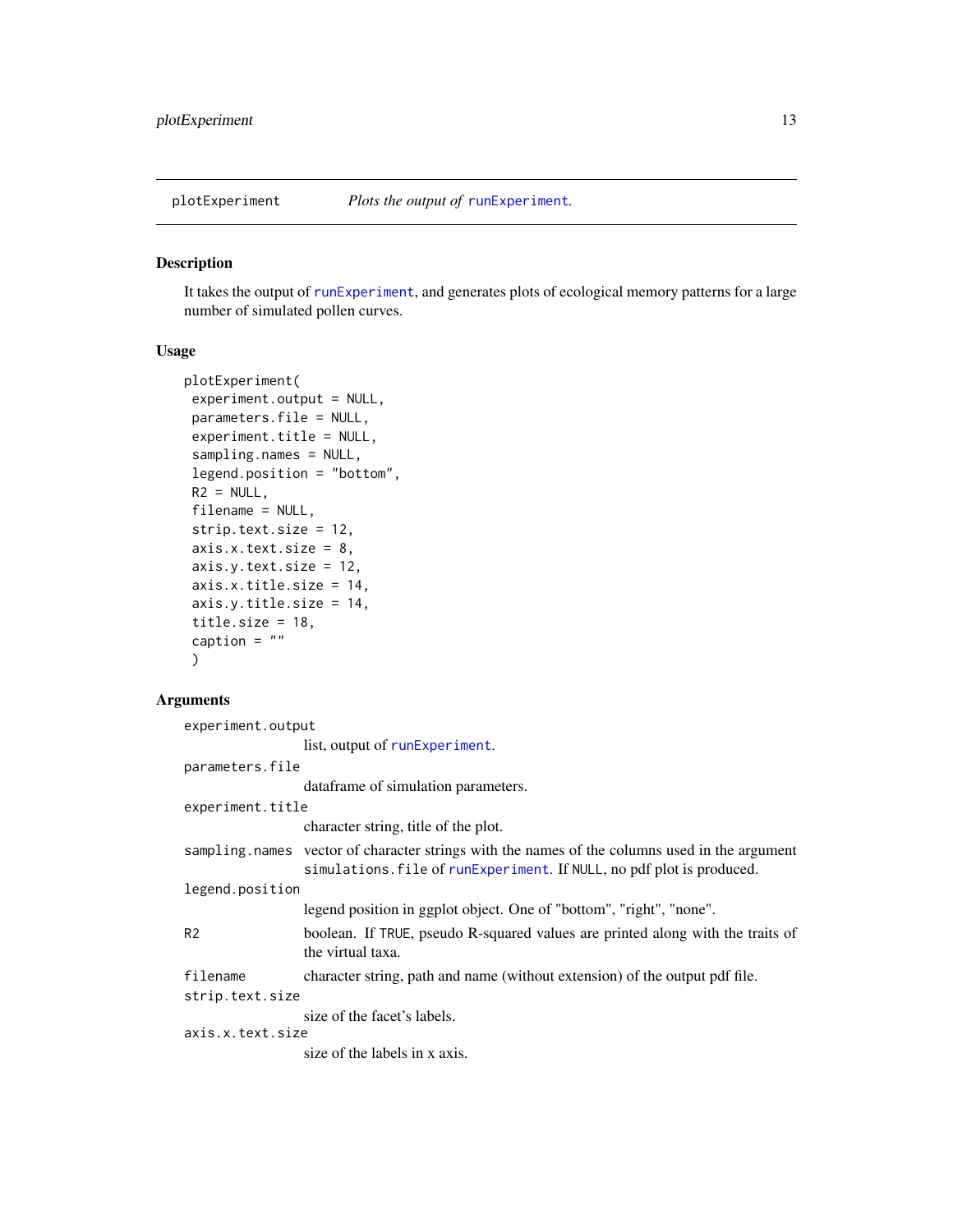<span id="page-13-0"></span>

| axis.y.text.size  |                                                 |
|-------------------|-------------------------------------------------|
|                   | size of the labels in y axis.                   |
| axis.x.title.size |                                                 |
|                   | size of the title of the x axis.                |
| axis.y.title.size |                                                 |
|                   | size of the title of the y axis.                |
| title.size        | size of the plot title.                         |
| caption           | character string, caption of the output figure. |

## Value

A ggplot2 object.

## Author(s)

Blas M. Benito <br/> <br/>blasbenito@gmail.com>

## See Also

[plotMemory](#page-14-1), [runExperiment](#page-17-1)

plotInteraction *Plots response surfaces for tree-based models.*

## Description

Plots a response surface plot or interaction plot (2 predictors and a model response) for models of the functions [ranger](#page-0-0), [randomForest](#page-0-0), and [rpart](#page-0-0). It also plots the observed data on top of the predicted surface.

#### Usage

```
plotInteraction(
 model = NULL,data = NULL,x = NULL,y = NULL,z = NULL,grid = 100,point.size.range = c(0.1, 1))
```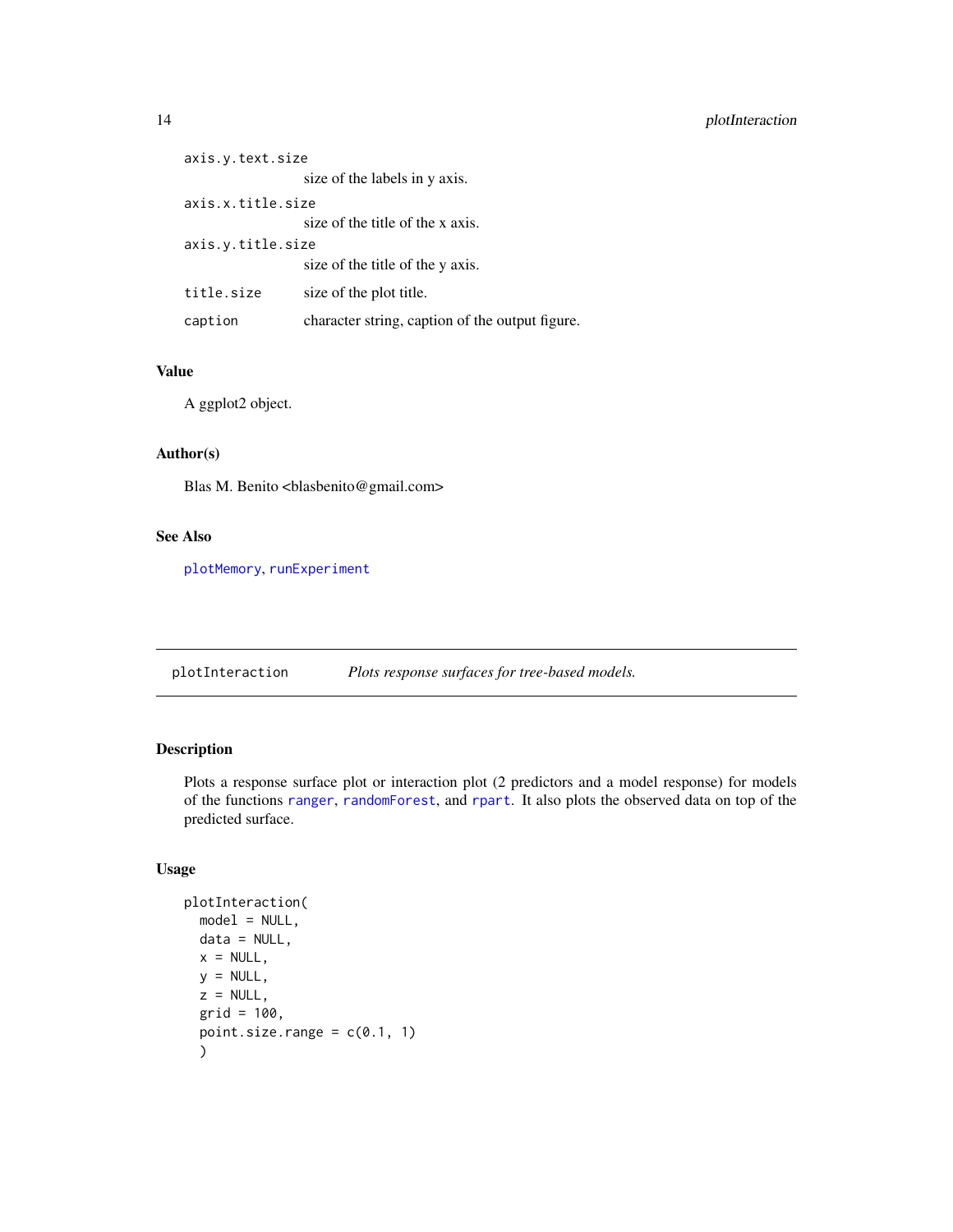## <span id="page-14-0"></span>plotMemory 15

## Arguments

| model            | a model object produced by the functions ranger, random Forest, or rpart.                                                      |
|------------------|--------------------------------------------------------------------------------------------------------------------------------|
| data             | dataframe used to fit the model.                                                                                               |
| $\mathsf{x}$     | character string, name of column in data to be plotted in the x axis.                                                          |
| y                | character string, name of column in data to be plotted in the y axis.                                                          |
| Z                | character string, name of column in data to be plotted as a surface. Generally,<br>the name of the response variable in model. |
| grid             | numeric, resolution of the x and y axes.                                                                                       |
| point.size.range |                                                                                                                                |
|                  | numeric vector with two values defining the range size of the points representing<br>the observed data.                        |

#### Value

A ggplot object.

## Author(s)

Blas M. Benito <br/> <br/>blasbenito@gmail.com>

<span id="page-14-1"></span>plotMemory *Plots output of* [computeMemory](#page-2-1)

## Description

Plots the ecological memory pattern yielded by [computeMemory](#page-2-1).

## Usage

```
plotMemory(
  memory.output = NULL,
  title = "Ecological memory pattern",
  legend.position = "right",
  filename = NULL
\mathcal{L}
```
## Arguments

| memory.output   | a data frame with one time series per column.                                                                                              |
|-----------------|--------------------------------------------------------------------------------------------------------------------------------------------|
| title           | character string, name of the numeric column to be used as response in the<br>model.                                                       |
| legend.position |                                                                                                                                            |
|                 | character vector, names of the numeric columns to be used as predictors in the<br>model.                                                   |
| filename        | character string, name of output pdf file. If NULL or empty, no pdf is produced.<br>It shouldn't include the extension of the output file. |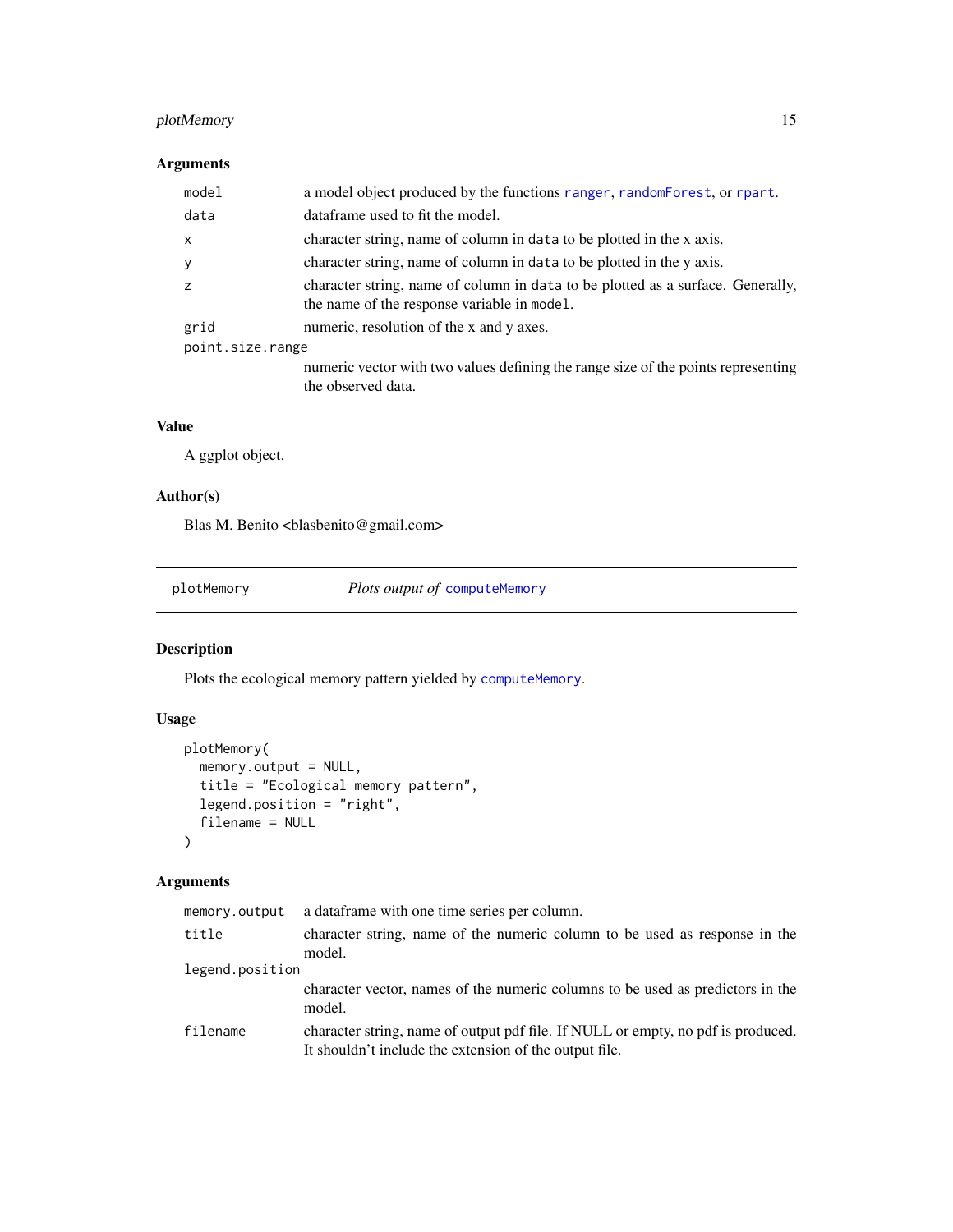16 pollen and the pollen set of the set of the pollen set of the pollen set of the pollen set of the set of the set of the set of the set of the set of the set of the set of the set of the set of the set of the set of the

## Value

A ggplot object.

## Author(s)

Blas M. Benito <br/> <br/>blasbenito@gmail.com>

## See Also

[computeMemory](#page-2-1)

## Examples

#loading data data(palaeodataMemory)

#plotting memory pattern plotMemory(memory.output = palaeodataMemory)

<span id="page-15-1"></span>pollen *Dataframe with pollen counts.*

## Description

A dataframe with the following columns:

## Usage

data(pollen)

#### Format

dataframe with 5 columns and 639 rows.

#### Details

- *age* in kiloyears before present (ky BP).
- *pinus* pollen counts of Pinus.
- *quercus* pollen counts of Quercus.
- *poaceae* pollen counts of Poaceae.
- *artemisia* pollen counts of Artemisia.

#### Author(s)

Blas M. Benito <br/> <br/>blasbenito@gmail.com>

<span id="page-15-0"></span>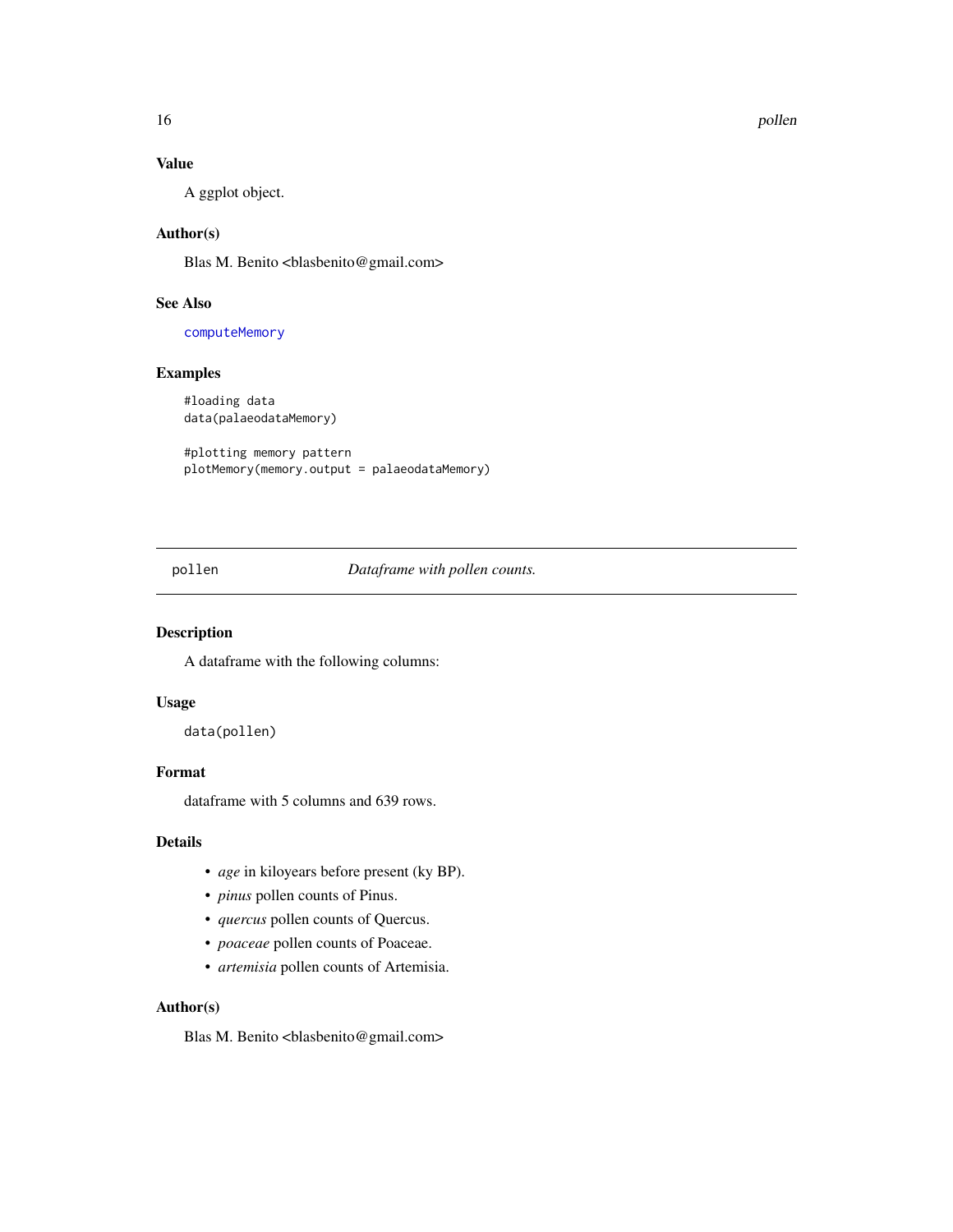<span id="page-16-1"></span><span id="page-16-0"></span>prepareLaggedData *Organizes time series data into lags.*

#### Description

Takes a multivariate time series, where at least one variable is meant to be used as a response while the others are meant to be used as predictors in a model, and organizes it in time lags, generating one new column per lag and variable in the model.

#### Usage

```
prepareLaggedData(
  input.data = NULL,
  response = NULL,
  drivers = NULL,
  time = NULL,
  oldest.sample = "first",
  lags = NULL,time.zoom = NULL,
  scale = FALSE
  )
```
## Arguments

| input.data    | a data frame with one time series per column.                                                                                                                                                                                                                                                                                                                                                                                                                                                                                                                                                                                                                          |
|---------------|------------------------------------------------------------------------------------------------------------------------------------------------------------------------------------------------------------------------------------------------------------------------------------------------------------------------------------------------------------------------------------------------------------------------------------------------------------------------------------------------------------------------------------------------------------------------------------------------------------------------------------------------------------------------|
| response      | character string, name of the numeric column to be used as response in the<br>model.                                                                                                                                                                                                                                                                                                                                                                                                                                                                                                                                                                                   |
| drivers       | character vector, names of the numeric columns to be used as predictors in the<br>model.                                                                                                                                                                                                                                                                                                                                                                                                                                                                                                                                                                               |
| time          | character vector, name of the numeric column with the time/age.                                                                                                                                                                                                                                                                                                                                                                                                                                                                                                                                                                                                        |
| oldest.sample | character string, either "first" or "last". When "first", the first row taken as the<br>oldest case of the time series and the last row is taken as the newest case, so eco-<br>logical memory flows from the first to the last row of input.data. When "last",<br>the last row is taken as the oldest sample, and this is the mode that should be<br>used when input.data represents a palaeoecological dataset. Default behavior<br>is "first".                                                                                                                                                                                                                      |
| lags          | numeric vector of positive integers, lags to be used in the equation. Generally, a<br>regular sequence of numbers, in the same units as time. The use seq to define<br>it is highly recommended. If 0 is absent from lags, it is added automatically to<br>allow the consideration of a concurrent effect. Lags should take into account<br>the temporal resolution of the data, and be aligned to it. For example, if the<br>interval between consecutive samples is 100 years, lags should be something<br>like 0, 100, 200, 300. Lags can also be multiples of the time resolution, such<br>as $\theta$ , 200, 400, 600 (in the case time resolution is 100 years). |
| time.zoom     | numeric vector of two numbers of the time column used to subset the data if<br>desired.                                                                                                                                                                                                                                                                                                                                                                                                                                                                                                                                                                                |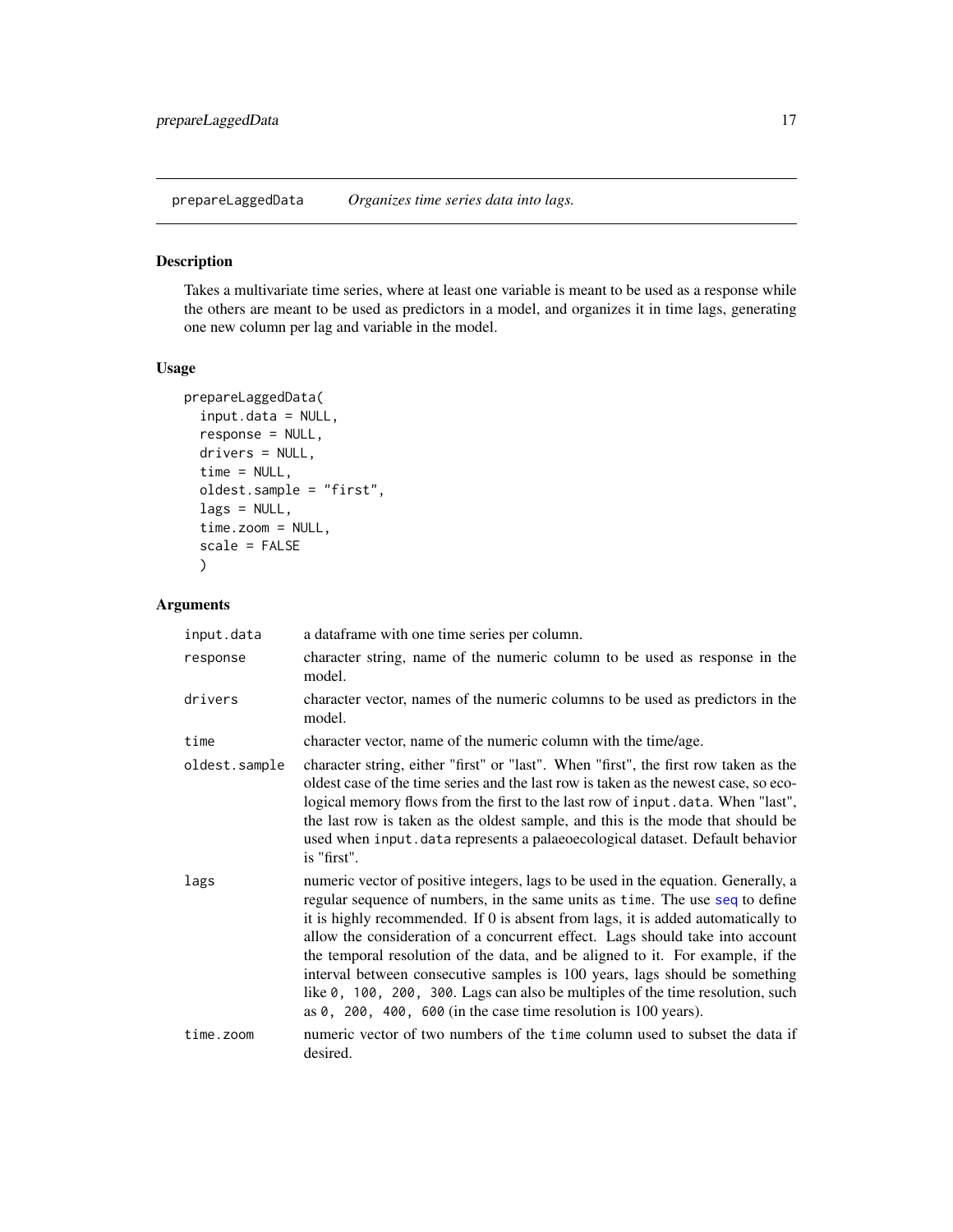## <span id="page-17-0"></span>18 runExperiment

| scale | boolean, if TRUE, applies the scale function to normalize the data. Required if |
|-------|---------------------------------------------------------------------------------|
|       | the lagged data is going to be used to fit linear models.                       |

#### Details

The function interprets the time column as an index representing the

## Value

A dataframe with columns representing time-delayed values of the drivers and the response. Column names have the lag number as a suffix. The response variable is identified in the output as "Response\_0".

#### Author(s)

Blas M. Benito <br/> <br/>blasbenito@gmail.com>

#### See Also

[computeMemory](#page-2-1)

## Examples

```
#loading data
data(palaeodata)
#adding lags
lagged.data <- prepareLaggedData(
input.data = palaeodata,
response = "pollen.pinus",
 drivers = c("climate.temperatureAverage", "climate.rainfallAverage"),
 time = "age",oldest.sample = "last",
 lags = seq(0.2, 1, by=0.2),time.zoom=NULL,
 scale=FALSE
\mathcal{L}str(lagged.data)
```
<span id="page-17-1"></span>

| runExperiment | Computes ecological memory patterns on simulated pollen curves pro- |
|---------------|---------------------------------------------------------------------|
|               | <i>duced by the virtualPollen library.</i>                          |

## Description

Applies [computeMemory](#page-2-1) to assess ecological memory on a large set of virtual pollen curves.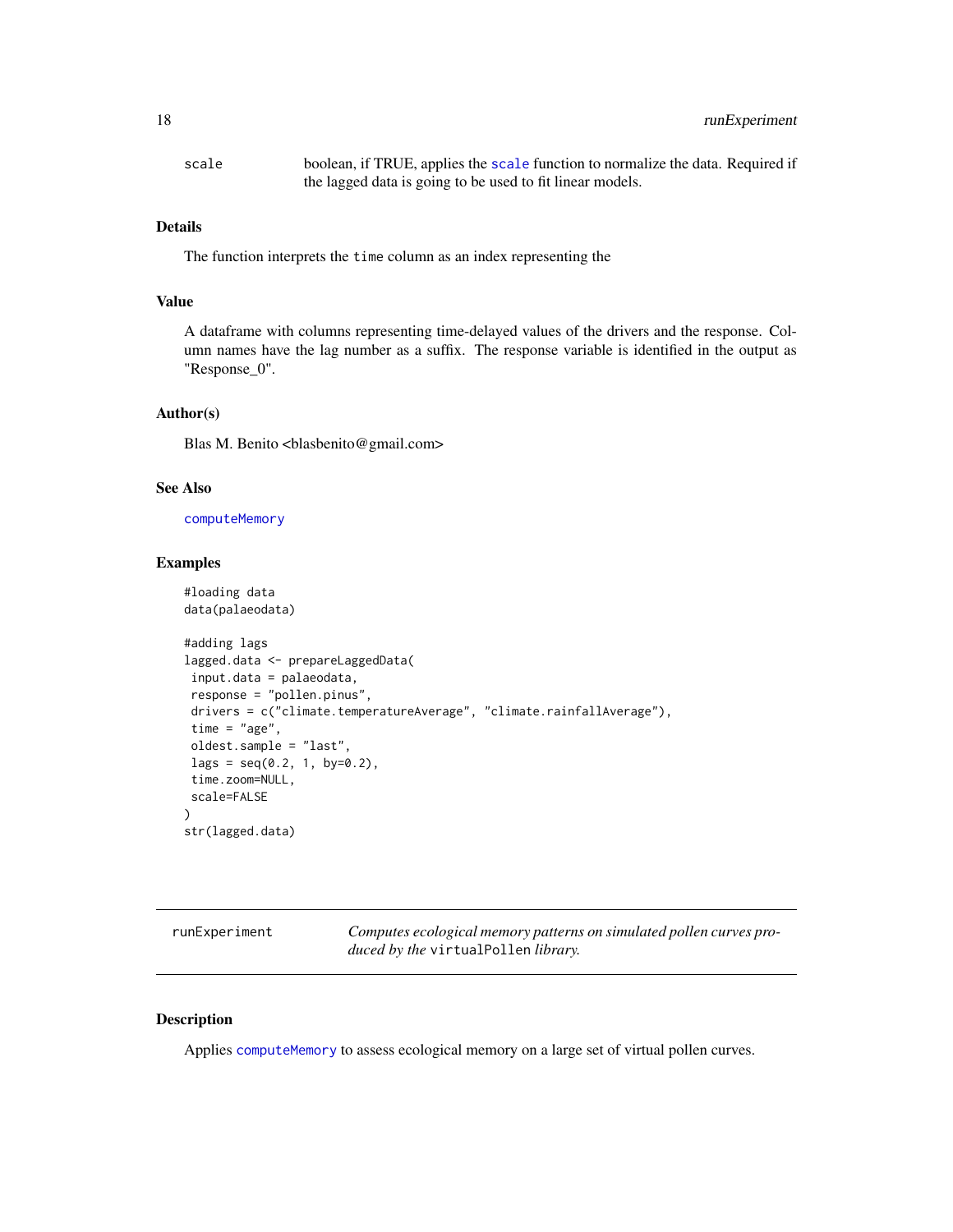## runExperiment 19

## Usage

```
runExperiment(
simulations.file = NULL,
selected.rows = 1,
selected.columns = 1,
parameters.file = NULL,
parameters.names = NULL,
sampling.names = NULL,
driver.column = NULL,
response.column = "Response_0",
subset.response = "none",
time.column = "Time",
time.zoom = NULL,
lags = NULL,repetitions = 10
)
```
## Arguments

| simulations.file |                                                                                                                                                                                                                                                                         |
|------------------|-------------------------------------------------------------------------------------------------------------------------------------------------------------------------------------------------------------------------------------------------------------------------|
|                  | list of dataframes, output of the function simulatePopulation of the virtualPollen<br>library.                                                                                                                                                                          |
| selected.rows    | numeric vector, rows (virtual taxa) of simulations. file to be analyzed.                                                                                                                                                                                                |
| selected.columns |                                                                                                                                                                                                                                                                         |
|                  | numeric.vector, columns (experiment treatments) of simulations. file to be<br>analyzed.                                                                                                                                                                                 |
| parameters.file  |                                                                                                                                                                                                                                                                         |
|                  | dataframe of simulation parameters.                                                                                                                                                                                                                                     |
| parameters.names |                                                                                                                                                                                                                                                                         |
|                  | vector of character strings with names of traits and niche features from parameters. file<br>to be included in the analysis (i.e. c("maximum.age", "fecundity", "niche.A.mean",<br>"niche.A.sd")                                                                        |
|                  | sampling.names vector of character strings with the names of the columns of simulations.file.                                                                                                                                                                           |
| driver.column    | vector of character strings, names of the columns to be considered as drivers<br>(generally, one of "Suitability", "Driver.A", "Driver.B).                                                                                                                              |
| response.column  |                                                                                                                                                                                                                                                                         |
|                  | character string defining the response variable, typically "Response_0".                                                                                                                                                                                                |
| subset.response  |                                                                                                                                                                                                                                                                         |
|                  | character string, one of "up", "down" or "none", triggers the subsetting of the in-<br>put dataset. "up" only models ecological memory on cases where the response's<br>trend is positive, "down" selectes cases with negative trends, and "none" selects<br>all cases. |
| time.column      | character string, name of the time/age column. Usually, "Time".                                                                                                                                                                                                         |
| time.zoom        | numeric vector with two numbers defining the time/age extremes of the time<br>interval of interest.                                                                                                                                                                     |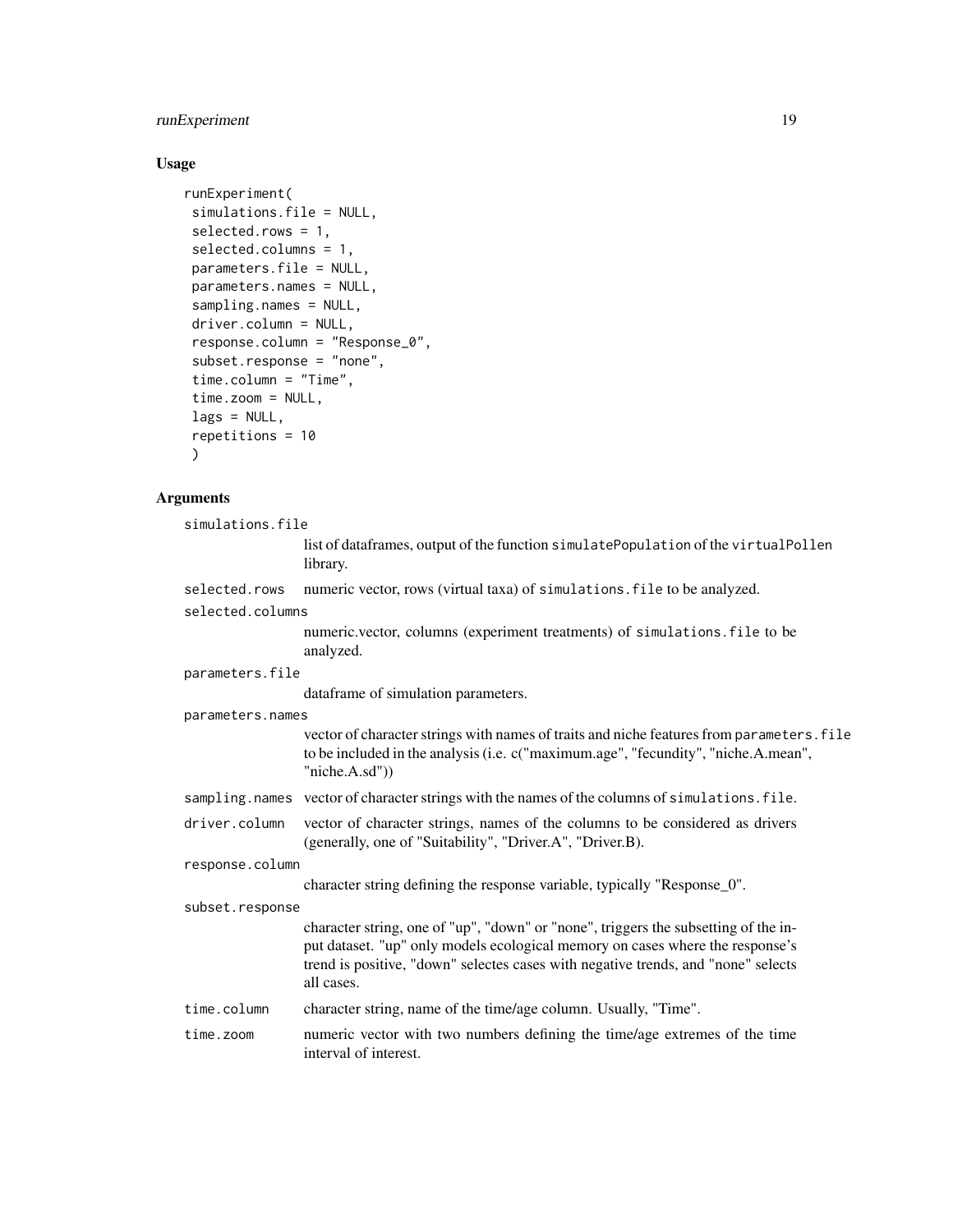<span id="page-19-0"></span>

| lags        | ags numeric vector of positive integers, lags to be used in the equation. Gener-   |
|-------------|------------------------------------------------------------------------------------|
|             | ally, a regular sequence of numbers, in the same units as time. The use seq to     |
|             | define it is highly recommended. If 0 is absent from lags, it is added automat-    |
|             | ically to allow the consideration of a concurrent effect. Lags should take into    |
|             | account the temporal resolution of the data, and be aligned to it. For example, if |
|             | the interval between consecutive samples is 100 years, lags should be something    |
|             | like 0, 100, 200, 300. Lags can also be multiples of the time resolution, such     |
|             | as $\theta$ , 200, 400, 600 (in the case time resolution is 100 years).            |
| repetitions | integer, number of random forest models to fit.                                    |

#### Value

A list with 2 slots:

- names matrix of character strings, with as many rows and columns as simulations.file. Each cell holds a simulation name to be used afterwards, when plotting the results of the ecological memory analysis.
- output a list with as many columns and columns as simulations.file. Each slot holds a an output of [computeMemory](#page-2-1).
	- memory dataframe with five columns:
		- \* Variable character, names and lags of the different variables used to model ecological memory.
		- \* median numeric, median importance across repetitions of the given Variable according to Random Forest.
		- \* sd numeric, standard deviation of the importance values of the given Variable across repetitions.
		- \* min and max numeric, percentiles 0.05 and 0.95 of importance values of the given Variable across repetitions.
	- R2 vector, values of pseudo R-squared value obtained for the Random Forest model fitted on each repetition. Pseudo R-squared is the Pearson correlation beteween the observed and predicted data.
	- prediction dataframe, with the same columns as the dataframe in the slot memory, with the median and confidence intervals of the predictions of all random forest models fitted.
	- multicollinearity multicollinearity analysis on the input data performed with [vif](#page-0-0). A vif value higher than 5 indicates that the given variable is highly correlated with other variables.

#### Author(s)

Blas M. Benito <br/> <br/>blasbenito@gmail.com>

#### See Also

[computeMemory](#page-2-1)